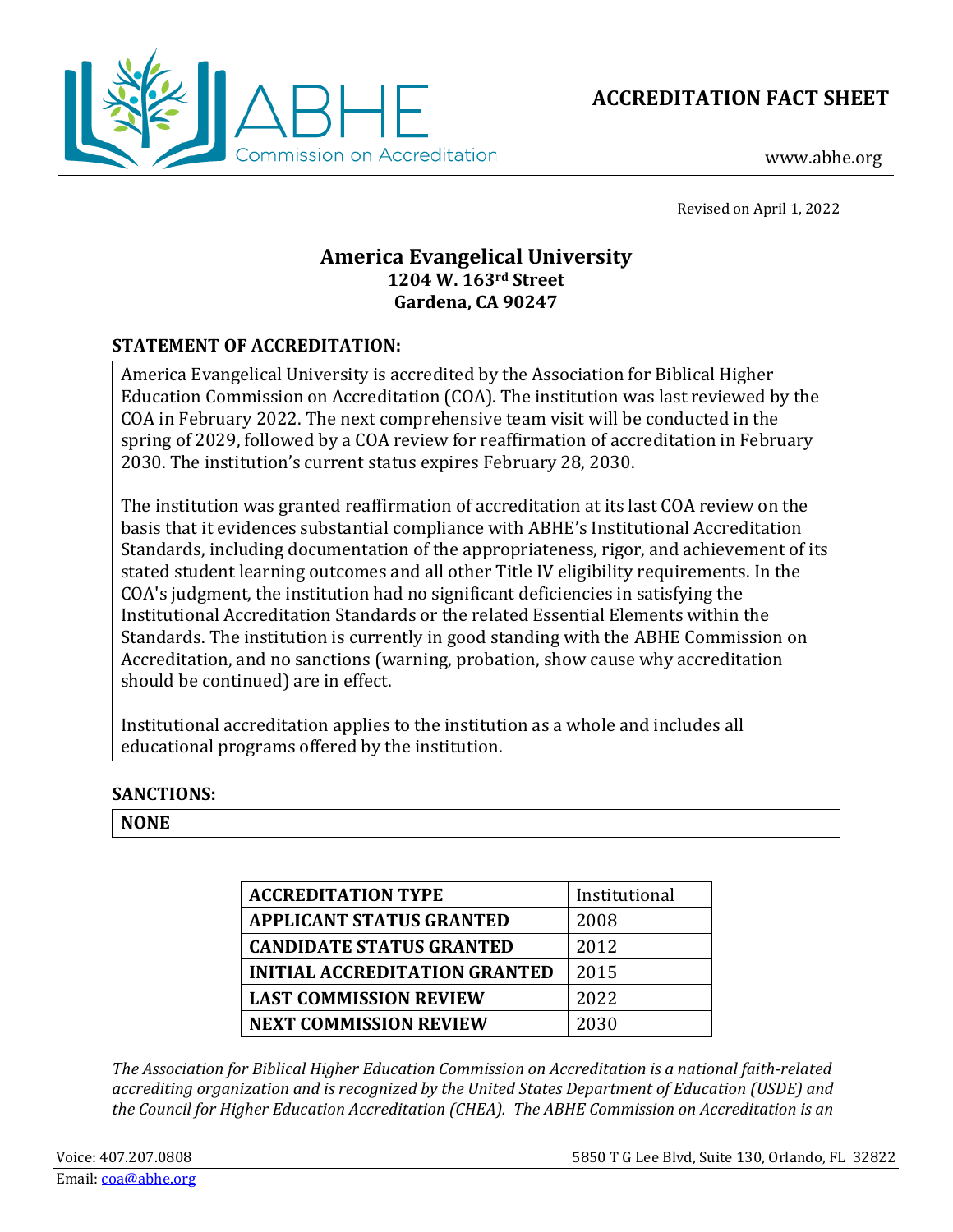*institutional and programmatic accreditor. Institutions that are institutionally accredited have been examined as a whole. Institutions that are programmatically accredited have specific programs that have been reviewed in light of ABHE standards. This statement of accreditation information is the Commission's official statement of an institution's accredited status.* 

| <b>DATE</b>      | <b>ACTION</b>                                                                  |
|------------------|--------------------------------------------------------------------------------|
| February 2022    | Removed from warning and granted reaffirmation of accreditation                |
| May 2021         | Approve substantive change to relocate main campus from 1818 S. Western        |
|                  | Ave. #300, Los Angeles, CA 90006                                               |
| February 2021    | Placed on warning                                                              |
| <b>June 2020</b> | Approved substantive change to offer Doctor of Philosophy in Organizational    |
|                  | and Global Leadership                                                          |
| <b>June 2020</b> | Approved substantive change to offer Associate of Arts and Bachelor of Arts in |
|                  | <b>Computer Science</b>                                                        |
| February 2020    | Approved substantive change to initiate Associate of Arts in Ministry          |
|                  | Leadership                                                                     |
| February 2019    | Approved substantive change to initiate additional location at 12741 Main      |
|                  | Street, Garden Grove, CA 92840                                                 |

# **ACCREDITATION DECISIONS:**

*Includes the following: applicant status, candidate status, initial accreditation, reaffirmation of accreditation, sanction, substantive change approval - last 5 years. Please see the "Policy on Communication of Accreditation Decisions" in the COA Manual.*

#### **APPROVED DELIVERY METHODS:**

| TYPE:                           | <b>APPROVAL:</b>                                        |
|---------------------------------|---------------------------------------------------------|
| Distance Education (online)     | The institution is authorized to offer up to 100% of an |
|                                 | academic program via distance education (online).       |
| <b>Correspondence Education</b> | The institution is authorized to offer up to 49% of an  |
|                                 | academic program via correspondence education.          |
| Competency-Based Education      | The institution is authorized to offer up to 49% of an  |
|                                 | academic program via competency-based education by      |
|                                 | the course/credit approach or direct assessment.        |

*Please see the "Policy on Alternative Academic Patterns" in the COA Manual.*

#### **APPROVED OFF-CAMPUS LOCATIONS:**

| <b>TYPE</b>                | <b>ADDRESS</b>                                          |
|----------------------------|---------------------------------------------------------|
| <b>Additional Location</b> | 12741 Main Street, Garden Grove, CA 92840               |
| <b>Extension Site</b>      | 1818 S. Western Ave., #300, #407, Los Angeles, CA 90006 |
| <b>Extension Site</b>      | 4120 W. Pico Blvd., Los Angeles, CA 90001               |

*A branch campus is an additional location of an institution that is geographically apart and independent of the main campus of the institution and (1) is permanent in nature;(2) offers courses in educational programs leading to a degree, certificate, or other recognized educational credential;(3) has its own faculty and administrative or supervisory organization; and (4) has its own budgetary and hiring authority. An additional location is a facility that is geographically apart from the main campus of the institution and at which the institution offers at least 50% of a program through classroom courses, hybrid courses, or a combination of both. An additional location may qualify as a branch campus and be subject to requirements pertaining to branch campuses. An extension site is an off-campus location where less than 50% of a degree program may be earned by classroom courses, hybrid courses, or a combination of both.*